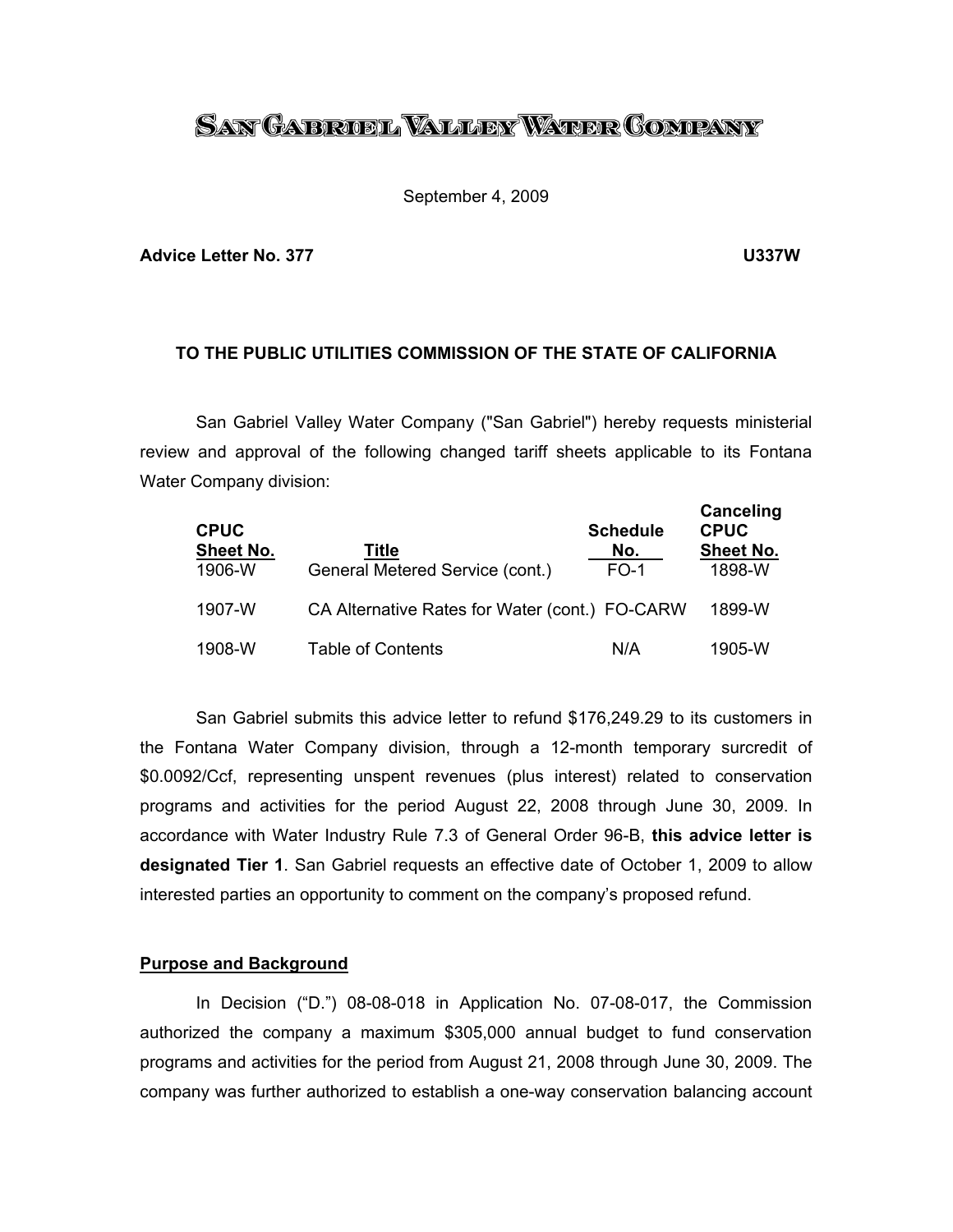to track amounts collected through the conservation expense surcharge component and conservation expenses incurred up to the annualized limit. The balancing account was required to end by the effective date of new rates to be set under Fontana Water Company's 2008 general rate case (i.e., July 1, 2009), and the company was ordered to submit this advice letter to refund any over-collection to the extent that actual revenues received exceeded the lower of the annual limit or actual expenditures. A summary report of the conservation activities must be provided to the Division of Water and Audits and the Division of Ratepayer Advocates in October 2009. That report will contain detailed information such as the actual number of rebates or equipment provided for each type of water saving device or other equipment provided to Fontana Water Company division customers and the resulting estimated water savings.

 Advice Letters Nos. 375 and 376 in this division are currently under review and pending approval.

## **Discussion**

 The company has furnished the Commission's Water and Audits Division staff with two copies of workpapers providing detailed support for the proposed temporary rate decrease. As shown in those workpapers, the company expended \$37,483.26 in the Fontana Water Company division for the adopted conservation programs and activities between August 21, 2008 and June 30, 2009. Because this budget period is less than a full year, the authorized budget is  $$261,548 (= $305,000 \times 313 \text{ days}/365 \text{ days})$ . Also, as shown in the workpapers, the company billed its customers \$215,365.48 in revenues related to the adopted conservation programs and activities. With interest, the overcollected amount in the balancing account as of August 31, 2009 is \$176,249.29. The company proposes to refund this amount to customers through a temporary 12-month \$0.0092/Ccf surcredit deducted from the Quantity Charge, because the revenues were originally collected through a corresponding \$0.0150/Ccf increase to the Quantity Charge.

 The proposed surcredit will decrease revenues, consisting of the previously adopted TY 2009-2010 revenue requirement of \$55,500,800 and the pending Advice Letter No. 376 water supply offset of \$2,367,556, by \$176,249 or 0.3%. The monthly bill